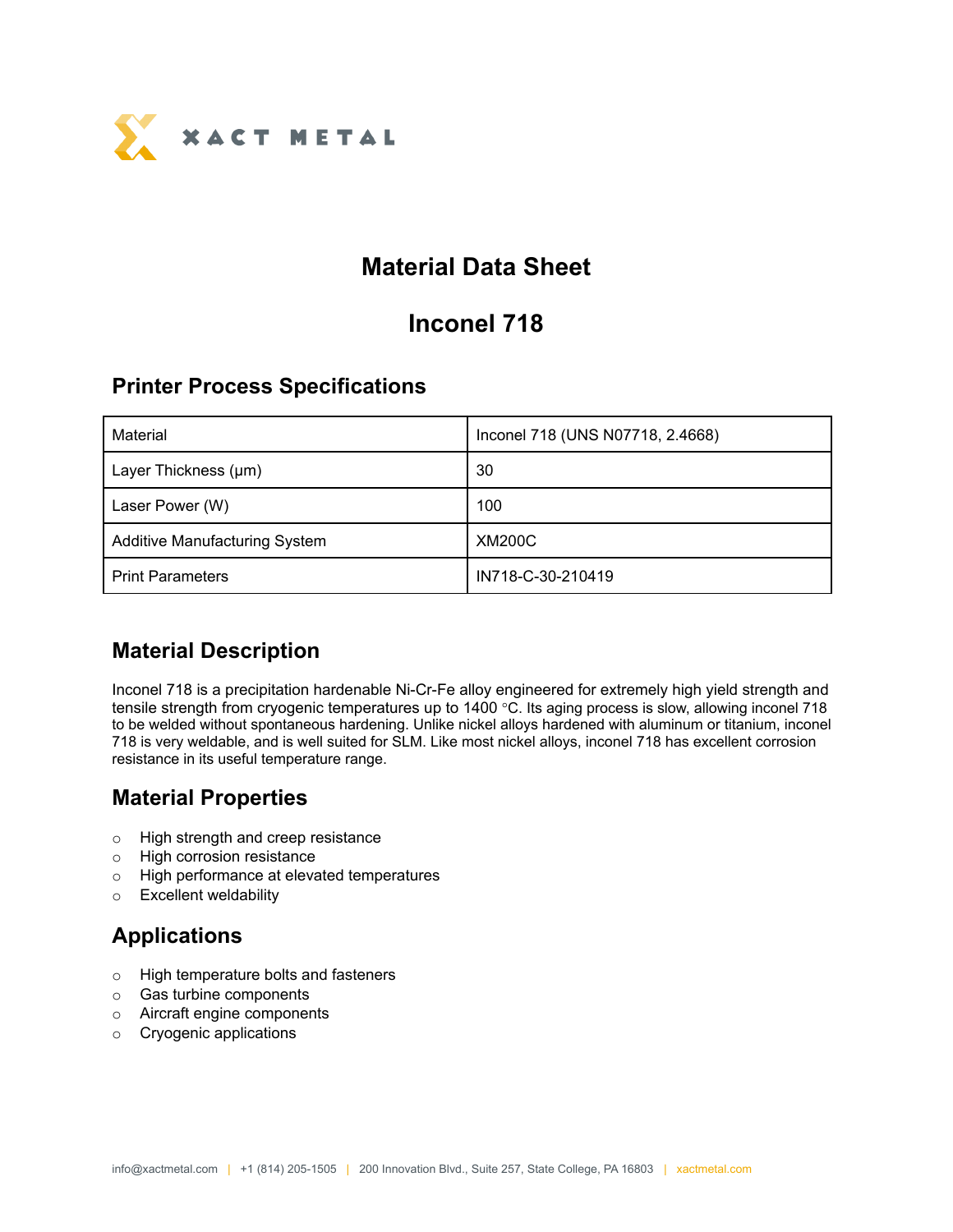

#### **General Wrought Material Data** (1)

| Density [g/cc]                                                                                       | 8.22        |
|------------------------------------------------------------------------------------------------------|-------------|
| Thermal Conductivity [W/m*K]                                                                         | 6.5         |
| Melting Range [°C]                                                                                   | 1370 - 1430 |
| Coefficient of Thermal Expansion (0 to 100 °C) [K^-1]   1.28 $\times$ 10 <sup>-5</sup><br>$\sqrt{4}$ |             |

(1) From AZO Materials

#### **Chemical Composition** (2)

| Element       | Mass %          |
|---------------|-----------------|
| Ni            | $50.00 - 55.00$ |
| Cr            | $17.00 - 21.00$ |
| Fe            | $15.00 - 21.00$ |
| Nb+Ta         | $4.75 - 5.50$   |
| Mo            | $2.80 - 3.30$   |
| Ti            | $0.65 - 1.15$   |
| Al            | $0.20 - 0.80$   |
| Co            | 1.00 Max        |
| Mn            | 0.35 Max        |
| Si            | 0.35 Max        |
| Cu            | 0.30 Max        |
| $\mathsf C$   | $0.08$ Max      |
| Ta            | 0.05 Max        |
| $\mathsf P$   | 0.015 Max       |
| ${\mathsf S}$ | 0.015 Max       |
| $\sf B$       | 0.006 Max       |

<sup>(2)</sup> From Praxair Surface Technologies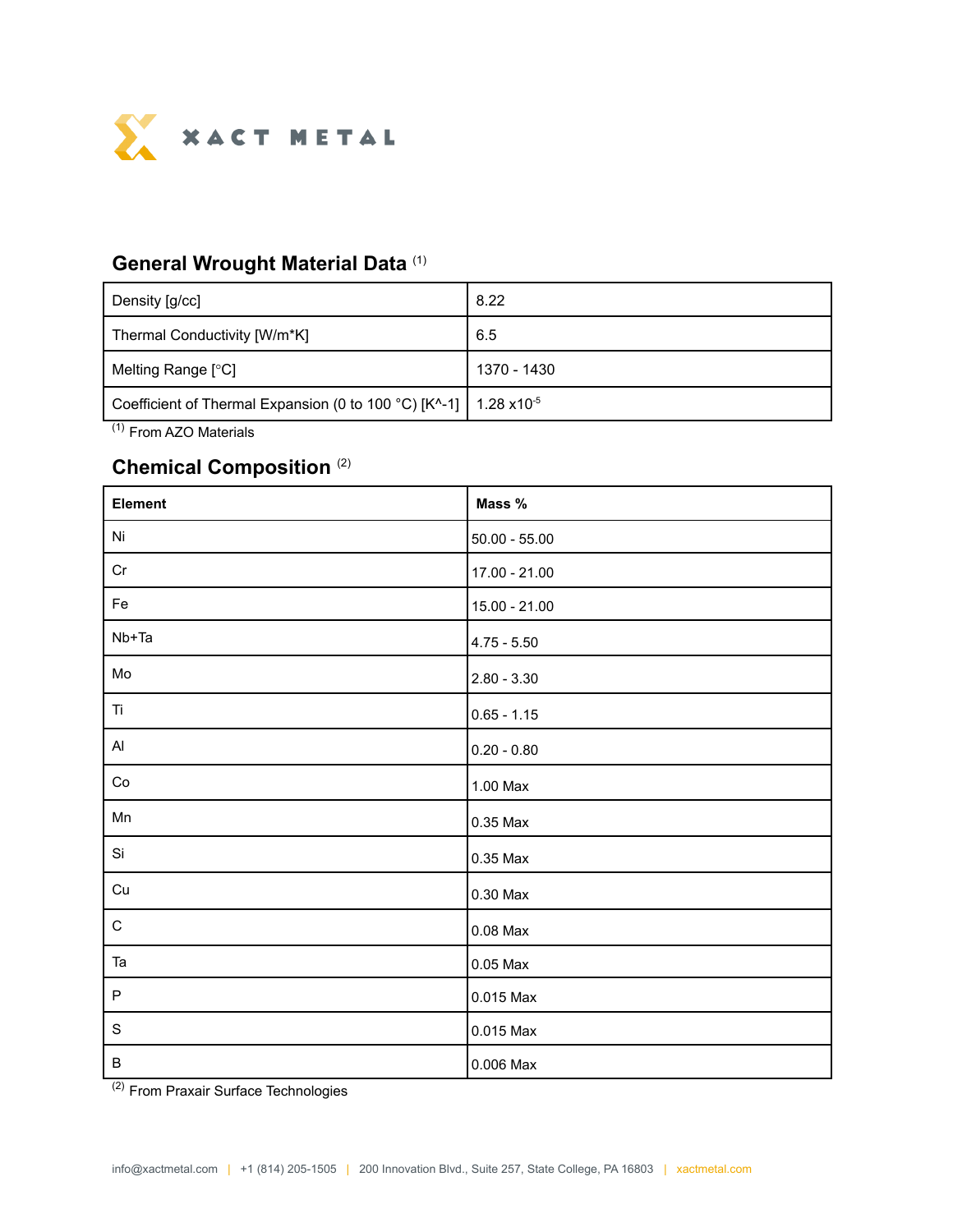

# **Heat Treatment**

Testing samples were stress relieved at 950 °C for 1 hour and air cooled.

# **As Printed Mechanical Properties**

|                                                     | <b>Mean Value</b> | <b>Standard Deviation</b> |  |
|-----------------------------------------------------|-------------------|---------------------------|--|
| <b>Component Density [g/cc]</b>                     | 8.14              |                           |  |
| <b>Percentage of Theoretical</b><br>density         | 99.71%            |                           |  |
| <b>Ultimate Tensile Strength</b><br>(UTS) - ASTM E8 |                   |                           |  |
| Horizontal (XY) [ksi (MPa)]                         | 216 (1487)        | 5.29(36.5)                |  |
| Vertical (Z) [ksi (MPa)]                            | 199 (1372)        | 0.812(5.60)               |  |
| <b>Yield Strength - ASTM E8</b>                     |                   |                           |  |
| Horizontal (XY) [ksi (MPa)]                         | 183 (1261)        | 3.00(20.7)                |  |
| Vertical (Z) [ksi (MPa)]                            | 168 (1160)        | 1.71(11.8)                |  |
| <b>Elongation at Break - ASTM E8</b>                |                   |                           |  |
| Horizontal (XY)                                     | 10.6%             | 3.1                       |  |
| Vertical (Z)                                        | 7.3%              | 1.0                       |  |
| Hardness (Rockwell) - ASTM<br>E <sub>18</sub>       | 46.0 HRC          | $0.2$ HRC                 |  |